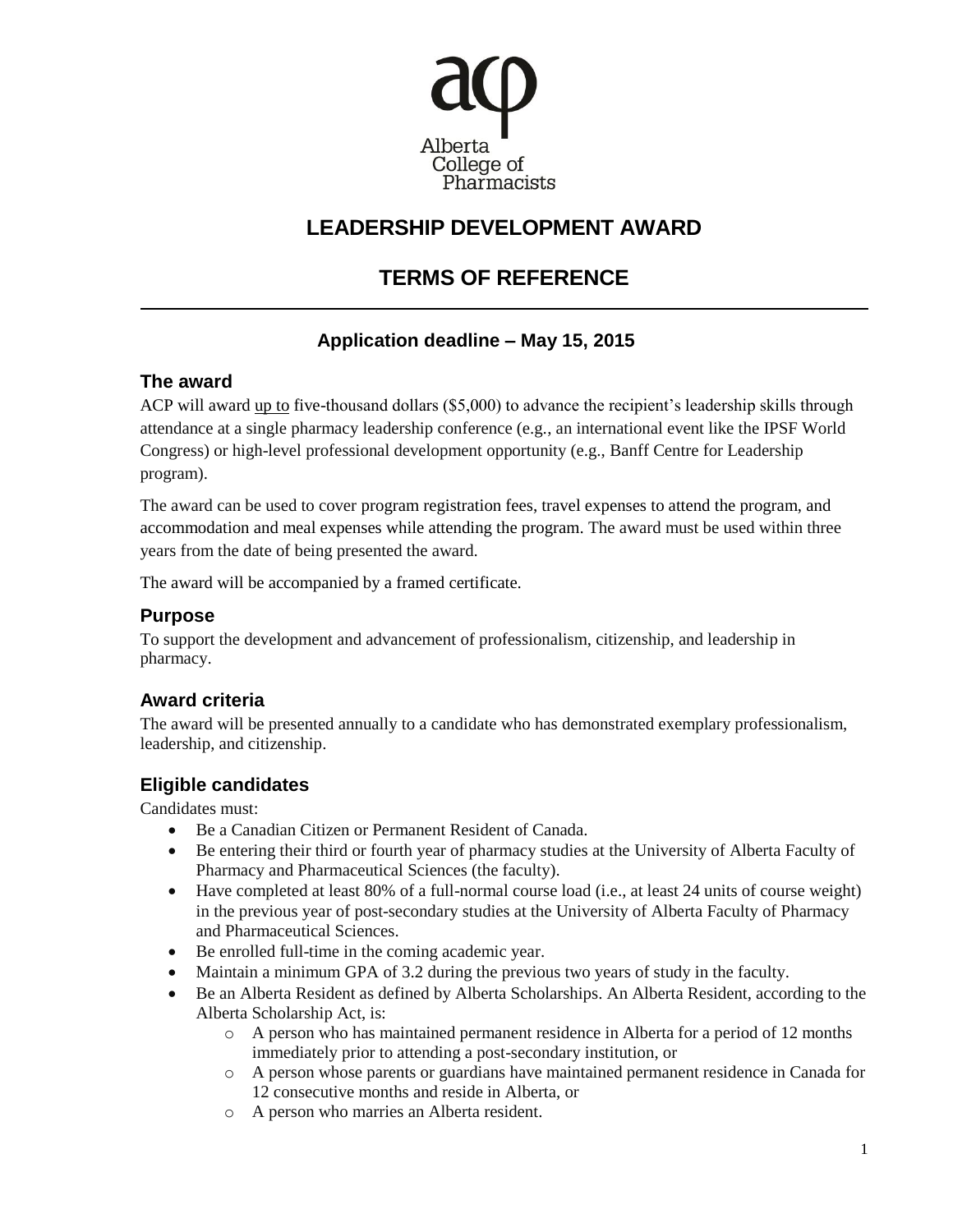## **How to apply**

#### *1.* **Cover letter**

Please submit a cover letter introducing yourself, along with a resume, essay, transcripts, and references (see sections 2–5 below for further details).

Forward your complete application prior to May 15, 2015 to:

Greg Eberhart Registrar Alberta College of Pharmacists 1100-8215 112 St NW Edmonton, AB T6G 2C8

#### **2. Leadership resume**

Please submit a resume that outlines how you have served through your leadership, citizenship, and professionalism over the past 5 years. This may include, but is not limited to, contributions to student government, athletics, the arts, religious service groups, community service, and employment. It is appropriate to note contributions on a local, provincial, national, or international level here as well. When developing your leadership resume, clearly state your roles and responsibilities for each service, and what achievements were experienced as a result of your leadership, citizenship, and/or professionalism. Please also identify awards, special recognitions and honours received during this period.

#### **Resume directions**

- 1. Use reverse chronological order to present activities.
- 2. Avoid acronyms since the selection committee may not be familiar with all your organizations.
- 3. Give specific names of schools, towns, community groups, and businesses.
- 4. Please include your dates of involvement and average hours per week, per month, or per year as indicated above.
- 5. Use 1-3 lines in each description to show your contribution and its impact in each role.
- 6. Limit resume to two pages.

### **3. Essay**

Applications/nominations must be accompanied by a single 8.5" x11" page (Arial/Times New Roman, 11 font, single spaced) essay that addresses the following questions.

- 1. What do you see as the most significant challenges and opportunities for pharmacy practice in the next ten years?
- 2. Discuss the importance of leadership, citizenship, and professionalism in pharmacy in addressing the challenges and opportunities you have identified.
- 3. How will you and others benefit by virtue of you receiving the ACP Leadership Award?

### **4. Eligibility Verification**

Please submit the applicable documentation and transcripts to verify the following eligibility criteria:

a. Canadian Citizenship or Permanent Resident of Canada.